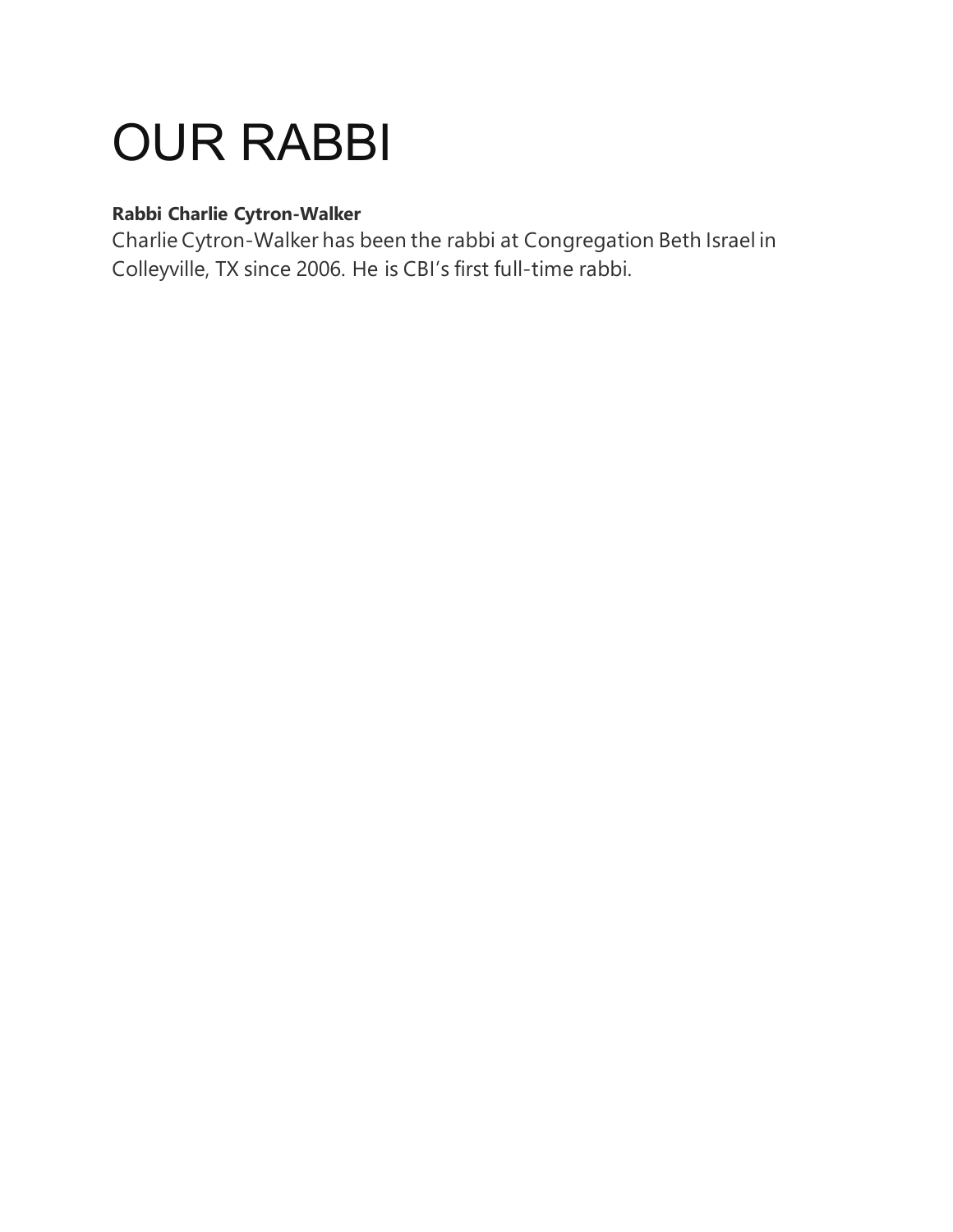

Rabbi Charlie is originally from Lansing, Michigan and he graduated from the University of Michigan in 1998. Among other college experiences, he spent forty-eight hours on the streets as someone who was homeless and danced